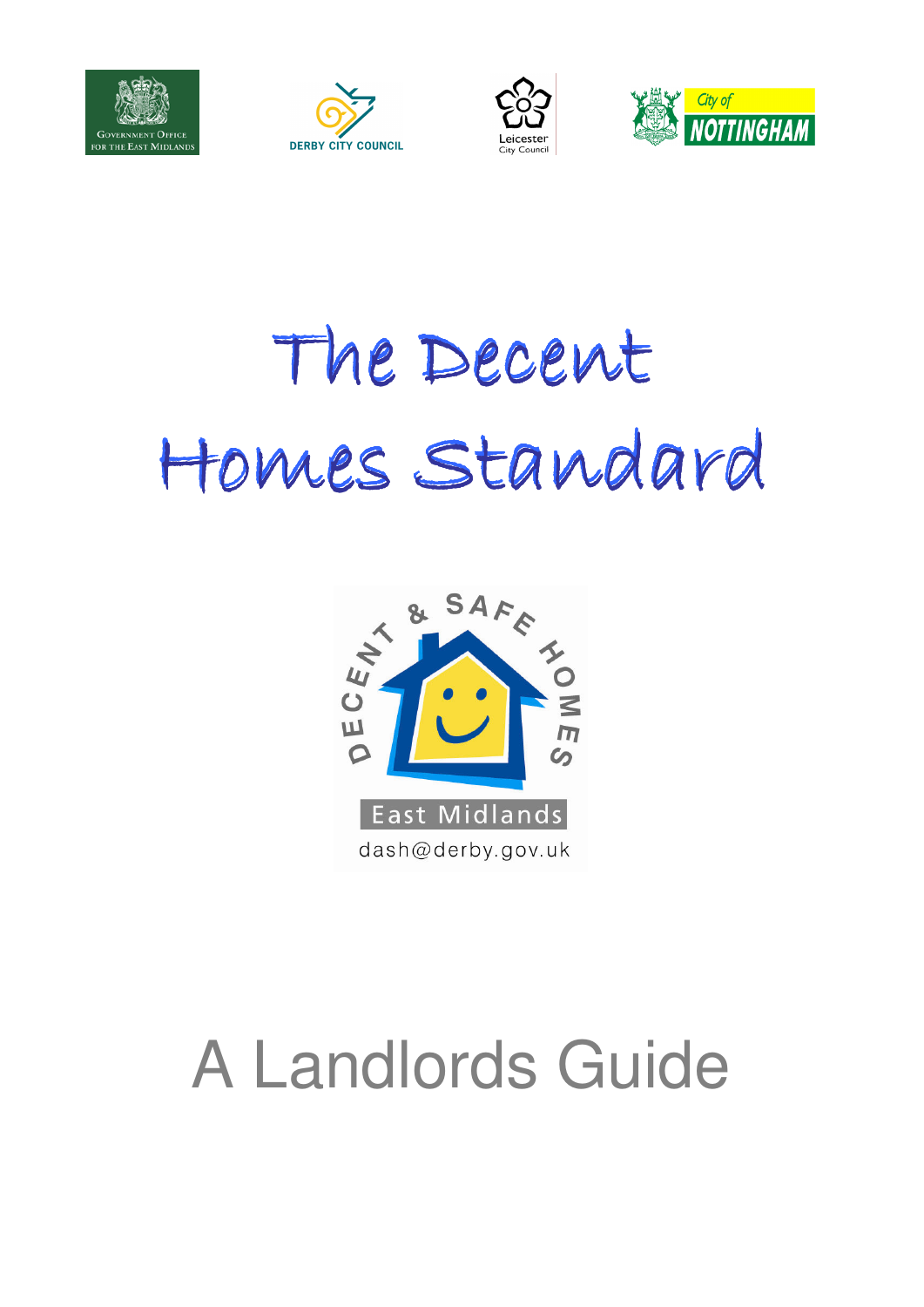## The Decent The Decent

### **Introduction**

It is estimated that a third of all social housing (local authority and housing association properties) in the UK fall below the Decency Standard. The Government has pledged to ensure all social housing meets the Decency Standard by 2010. While originally introduced solely to raise standards in social housing, the Decency Standard has been extended to vulnerable people living in private sector accommodation.

There are four criteria that make up the Decent Homes standard. These criteria form a minimum standard to attain 'decency'. A property must meet all of the four criteria set out below to be classed as 'decent'.

### **Criterion A: Property meets the current housing statutory minimum standard**

The Fitness Standard was replaced by the Housing Health and Safety Rating System (HHSRS) on 6 April 2006. To meet this criterion, the property must be free from any category one hazards as scored by the HHSRS scoring procedure (see HHSRS guidance leaflets available from the DASH website at www.eastmidlandsdash.org.uk).

### .<br>III **Criterion B: Property is in a reasonable state of repair**

A dwelling will satisfy this criterion unless either or both of the following apply:

• One or more key building components are old and in poor condition

A key building component is a component that if in poor condition could have an immediate impact on the integrity of the building such as walls, roof and windows (see table 1).

• Two or more other building components are old and in poor condition (e.g. kitchens, bathroom and heating distribution systems, see table 1)

### **Old and in Poor Condition**

A component is 'old' if it is older than its standard lifetime (see table 1).

Components are in 'poor condition' if they require replacement or major repair (see table 2).

Components must be both old and in poor condition to fail the standard.

If a component is in poor condition before it reaches the end of its expected lifetime, it does not render the dwelling non-decent, unless the defect results in a category 1 HHSRS hazard. However, the condition of the component should still be addressed by the landlord.

### **Table 1: Component lifetimes used in the disrepair criterion**

| <b>Building components</b>                       | Houses &  | All flats in blocks | All flats in blocks of |
|--------------------------------------------------|-----------|---------------------|------------------------|
| (key components marked*)                         | bungalows | of below 6 storeys  | 6 or more storeys      |
| Wall structure*                                  | 80        | 80                  | 80                     |
| Lintels*                                         | 60        | 60                  | 60                     |
| Brickwork (spalling)*                            | 30        | 30                  | 30                     |
| Wall finish*                                     | 60        | 60                  | 30                     |
| Roof structure*                                  | 50        | 30                  | 30                     |
| Roof finish*                                     | 50        | 30                  | 30                     |
| Chimney*                                         | 50        | 50                  | N/A                    |
| Windows*                                         | 40        | 30                  | 30                     |
| External doors*                                  | 40        | 30                  | 30                     |
| Kitchen                                          | 30        | 30                  | 30                     |
| <b>Bathrooms</b>                                 | 40        | 40                  | 40                     |
| Heating - central heating<br>gas boiler*         | 15        | 15                  | 15                     |
| Heating - central heating<br>distribution system | 40        | 40                  | 40                     |
| Heating $-$ other*                               | 30        | 30                  | 30                     |
| <b>Electrical systems</b>                        | 30        | 30                  | 30                     |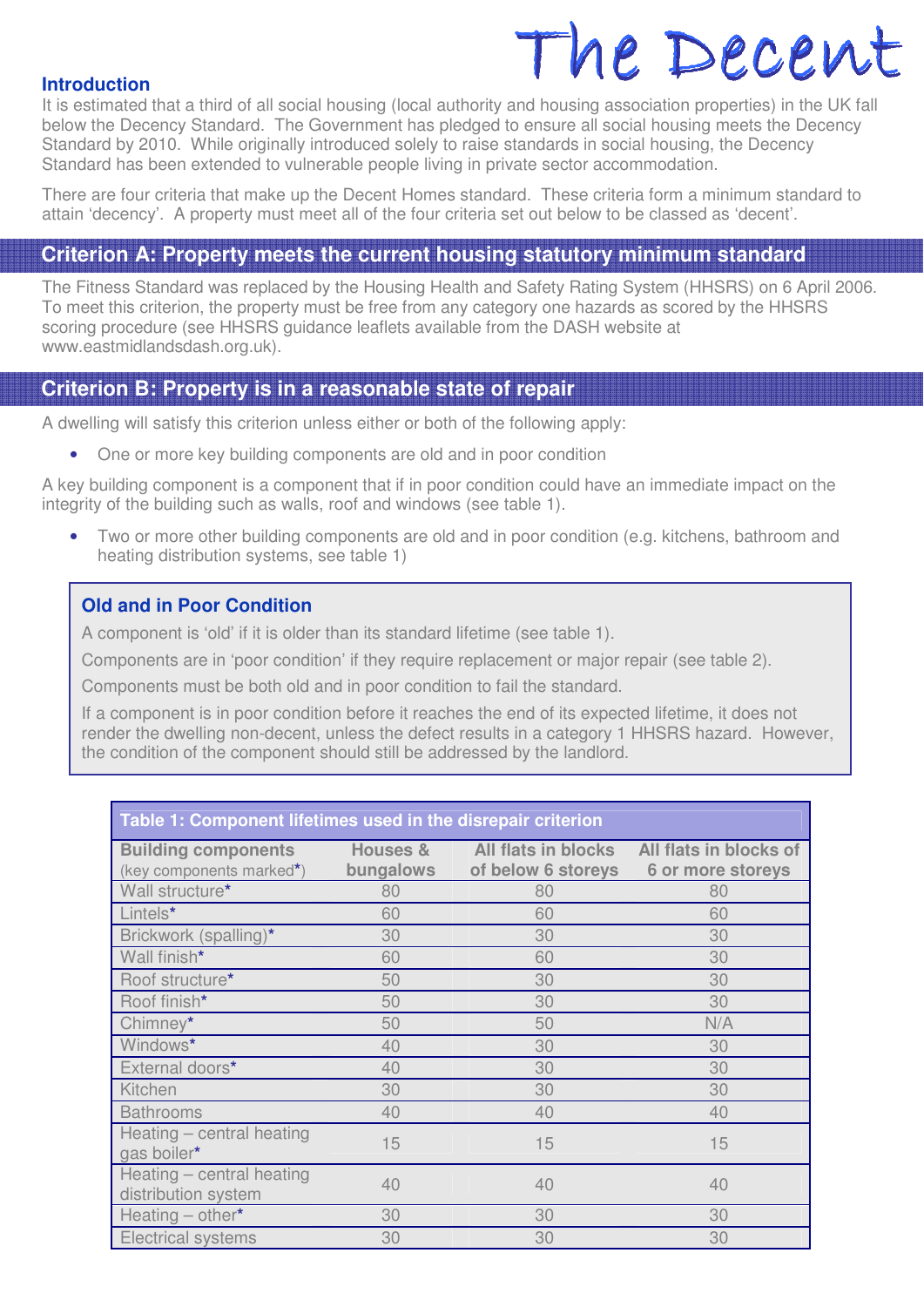# Homes Standard

### **Criterion C: The property has reasonably modern services and facilities**

A dwelling will satisfy this criterion unless it has three or more of the following deficiencies:

- A kitchen which is more than 20 years old
- A kitchen with inadequate space and layout
- A bathroom which is more than 30 years old
- An inappropriately located bathroom and WC
- Inadequate external noise insulation
- Inadequate size and layout of common entrance areas (blocks of flats only)

### **Bathroom & WC**

### **Kitchen**

An inappropriately located bathroom and WC could be if the main bathroom or WC is accessed through a bedroom that is in use (this would not apply if the dwelling was occupied by a single person). The dwelling would also fail if the main WC was external or located on a different floor to the nearest wash hand basin, or if the WC was located off the food preparation area and a wash hand basin was not provided.

For a kitchen to fail the adequate space and layout test, it would be too small to contain all the excepted items a kitchen should include (such as sink, cupboards, cooker space, worktops) appropriate to the size of the dwelling (see Amenities and Space guidance leaflet available from the DASH website at www.eastmidlandsdash.org.uk).

### **Noise Insulation**

Inadequate insulation from external noise could be where there are high levels of transport or factory noise. Landlords should ensure their property is installed with acoustic glazing in line with current building regulations.

### **Criterion D: The property provides a reasonable degree of thermal comfort**

The property must have both efficient heating and effective insulation. Efficient heating includes programmable gas or oil central heating systems, warm air systems, underfloor systems etc. The primary heating system must be capable of providing heat to two or more rooms of the home, but it should be remembered that under HHSRS, the landlord has a responsibility to ensure that the whole home is warm enough for the occupant.

For dwellings with gas/oil central heating, cavity wall insulation and minimum 50mm loft insulation would be an effective package. For dwellings heated by LPG/solid fuel, at least 200mm of loft insulation as well as cavity wall insulation is required.

| Table 2: Definition of 'poor condition' used in disrepair criterion |                                                                                                                                                 |  |  |
|---------------------------------------------------------------------|-------------------------------------------------------------------------------------------------------------------------------------------------|--|--|
| <b>Wall structure</b>                                               | Replace 10% or more or repair 30% or more                                                                                                       |  |  |
| <b>Wall finish</b>                                                  | Replace / repoint / renew 50% or more                                                                                                           |  |  |
| <b>Chimneys</b>                                                     | 1 chimney needed partial rebuilding or more                                                                                                     |  |  |
| <b>Roof structure</b>                                               | Replace 10% or more or strengthen 30% or more                                                                                                   |  |  |
| <b>Roof covering</b>                                                | Replace or isolated repairs to 50% or more                                                                                                      |  |  |
| Windows                                                             | Replace at least one window or repair / replace sash or member<br>to least two (excluding easing sashes, reglazing painting)                    |  |  |
| <b>External doors</b>                                               | Replace at least one                                                                                                                            |  |  |
| <b>Kitchen</b>                                                      | Major repair or replace 3 or more items out of the 6 (cold water<br>drinking supply, hot water, sink, cooking provision, cupboards,<br>worktop) |  |  |
| <b>Bathroom</b>                                                     | Major repairs or replace 2 or more items (bath, wash hand<br>basin, WC)                                                                         |  |  |
| <b>Electrical system</b>                                            | Replace or major repair to system                                                                                                               |  |  |
| <b>Central heating boiler</b>                                       | Replace or major repair                                                                                                                         |  |  |
| <b>Central heating</b><br>distribution                              | Replace or major repair                                                                                                                         |  |  |
| <b>Storage heaters</b>                                              | Replace or major repair                                                                                                                         |  |  |